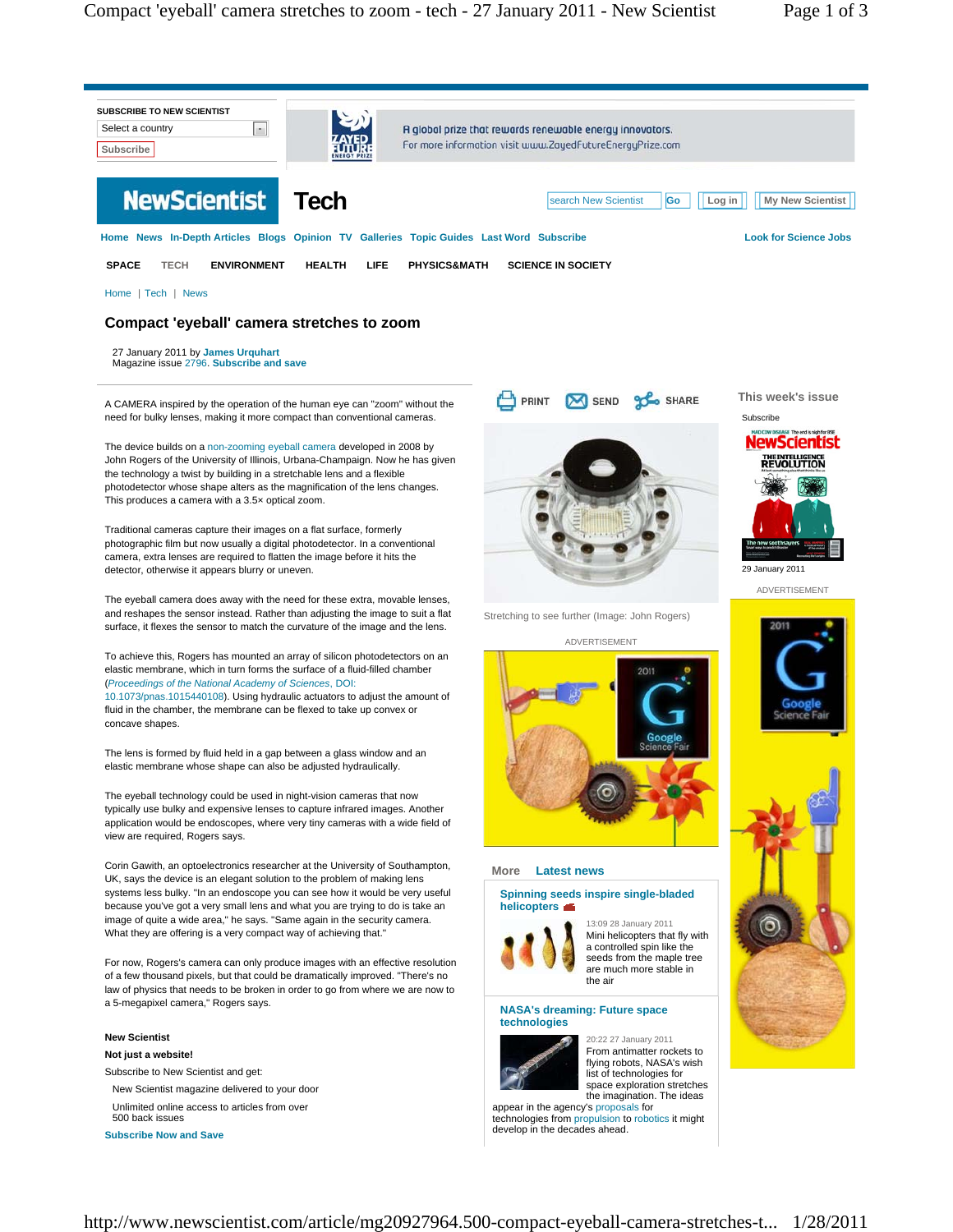

New Scientist **Syndication** Recruitment Advertising Staff at New Scientist Advertise RBI Jobs

Contact Us FAQ / Help **Disclaimer** Ts & Cs **Cookies** Privacy Policy

## Subscribe

Renew **Gift subscription** My account Back issues Customer Service

Site Map Browse all articles Magazine archive **NewScientistJobs** The LastWord RSS Feeds Online Store

Biology Jobs Chemistry Jobs Clinical Jobs Sales Jobs Earth & Environment Jobs Engineering Jobs